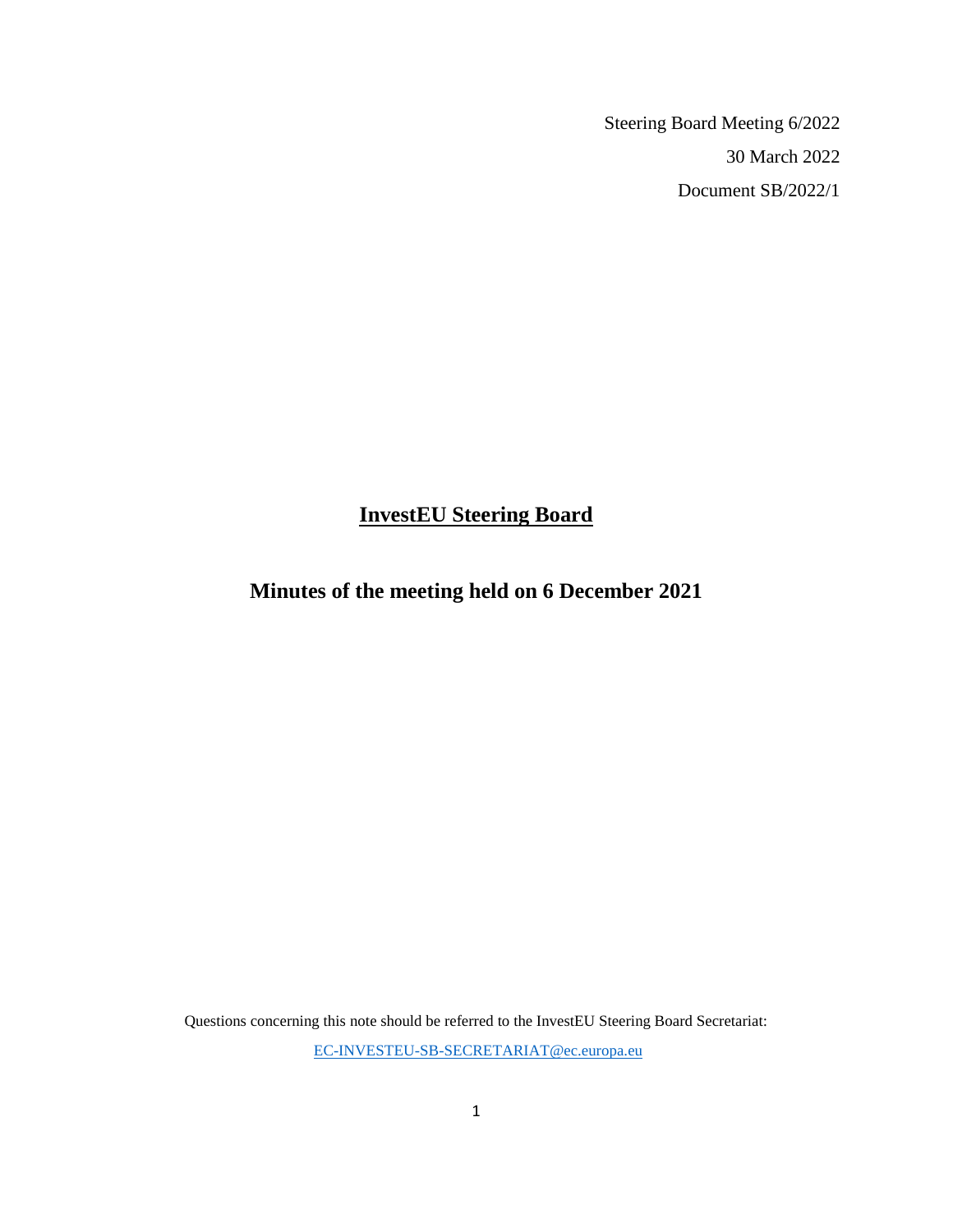### **INVESTEU STEERING BOARD – MEETING 5/2021**

### **Minutes of the meeting**

### **6 December 2021, Webex**

### Those attending:

### Steering Board members:

Ms Elena Flores (EC, Chair) Mr Herald Ruijters (EC) Ms Andriana Sukova (EC) Ms Maive Rute (EC) Ms Laura Piovesan (EIB) Mr Alessandro Tappi (EIF) Ms Daria Ciriaci (CDP) Mr Michel Casselman (PMV) Mr Alain Lamassoure (independent expert appointed by the European Parliament)

Steering Board alternate members:

Mr Manuel Neto Pinto (EIB) Ms Christa Karis (EIF) Mr Csaba Harsányi (MFB) Mr Alfonso Noriega Gómez (ICO) Ms Cristina Lobillo Borrero (EC) Ms Anna Panagopoulou (EC)

Excused Steering Board members:

Mr Christoph Kuhn (EIB)

Observers:

Mr Samuel Ben Soussan (EC) Ms Evangelia Chrysanthou (EIB)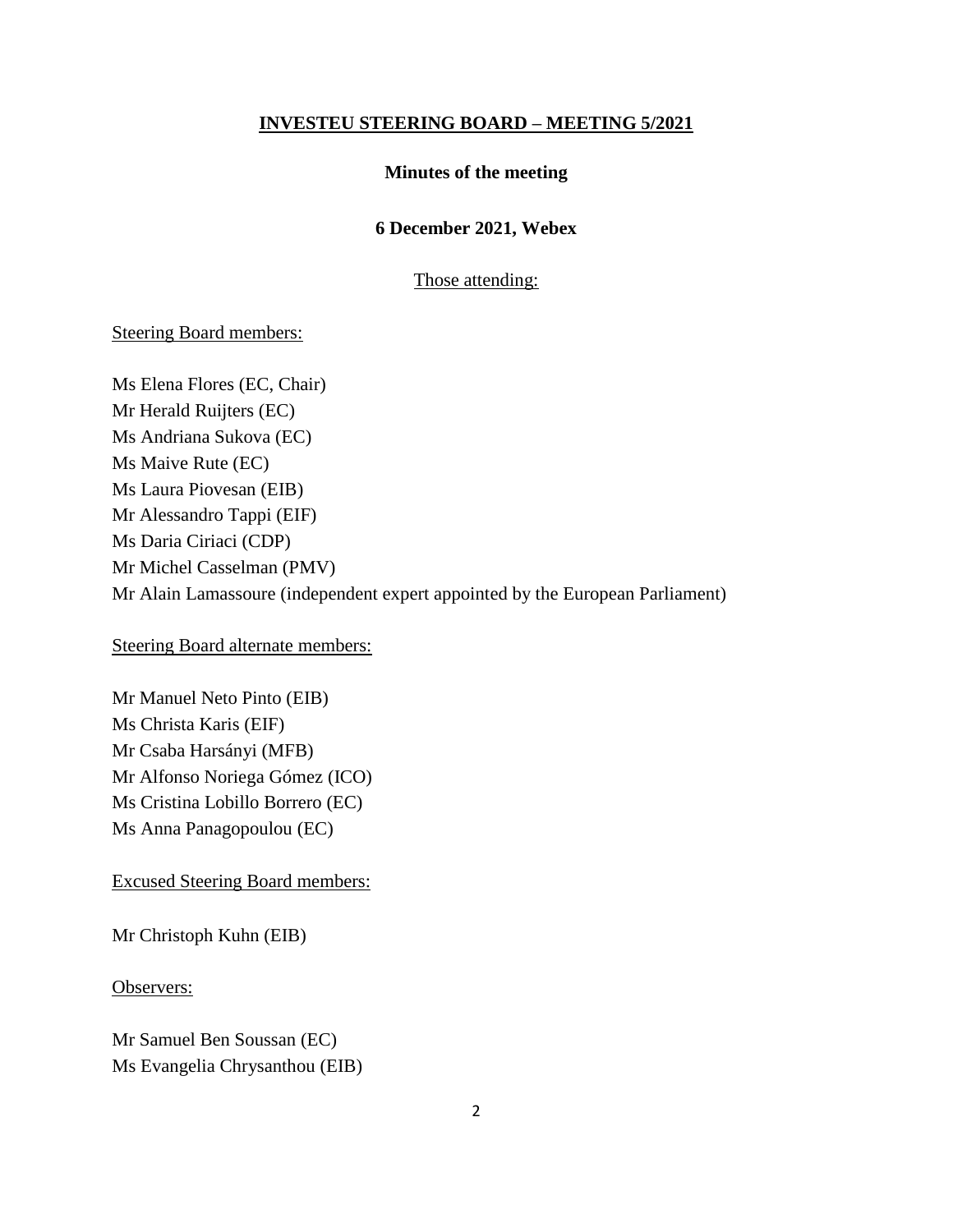Mr Davide Galli de Paratesi (CDP)

Secretariat:

Ms Letizia Castellano (EC) Mr Irmantas Šimonis (EC) Ms Mariela Chukanska (EC)

Mr Neto Pinto substituted Mr Kuhn in the meeting.

# **1. Drawing up of attendance list and verification of quorum**

Ms Flores opened the meeting and welcomed the other members and alternates to the fifth Steering Board ('Board') meeting. Ms Flores gave the Board an update about the current state of play of setting up InvestEU, namely on the kind of financial products proposed under the call for expression of interest.

The Chairperson recorded that there was a quorum.

# **2. Approval of the agenda**

The draft agenda was approved without modification.

# **3. Adoption of the minutes of the previous meeting**

The draft minutes of the fourth Board meeting, held on 25 October 2021, were adopted.

The minutes will be published on the InvestEU website.

### **4. FOR DECISION**

# **Code of Conduct for the Members of the InvestEU Investment Committee**

The Secretariat presented the draft Code of Conduct of the Members of the Investment Committee that had been revised in view of the comments received prior to the meeting. Proposed changes include:

- Article  $3(3)$ : the prohibition to receive gifts extended to spouses and partners;
- Article  $4(2)$  and  $(3)$ : consultation of the Implementing Partners ('IPs') by the Commission concerning the disclosure of confidential information;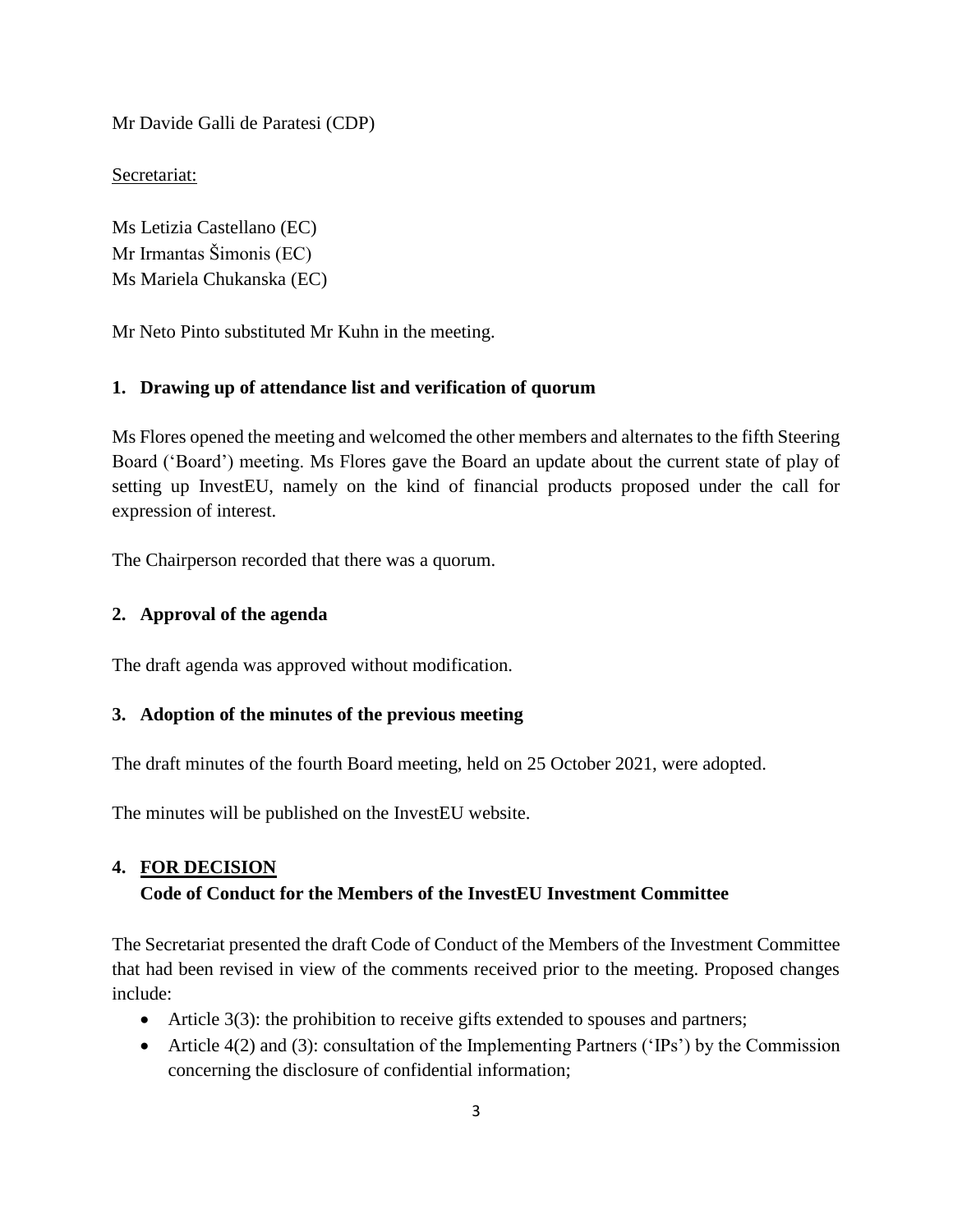- Article  $5(1)$ : a reference to the Insider Lists;
- Article 7: cooling-off period after the end of the mandate.

Mr Casselman asked whether the proposed changes under Article 7 would not entail an obligation to compensate the Investment Committee members for the opportunity costs once their mandate is over. The Secretariat answered that this should not be the case, as Article 7 is not too restrictive.

The Board adopted the Code of Conduct of the Members of the Investment Committee.

# **5. FOR DISCUSSION**

# **Biannual report to the InvestEU Advisory Board in Member States composition**

Ms Flores summarised the main points touched upon in the report to be given to representatives of the Member States in the InvestEU Advisory Board at its next meeting, envisaged to be held on 10 January 2022.

Mr Neto Pinto and Mr Tappi suggested clarifying two points in the presentation (i.e. the InvestEU implementation timeline and one amount) and asked that the final version is circulated to the Steering Board prior to the Advisory Board meeting.

Ms Sukova suggested to underline the benefits of using the Member States Compartment.

Ms Flores concluded that work on the presentation will continue, reflecting any further developments as necessary. The final version of the presentation is to be shared with this Board.

# **6. FOR DISCUSSION**

# **Tentative calendar of Steering Board meetings for 2022**

Ms Flores presented the tentative calendar of Board meetings in 2022.

Mr Neto Pinto welcomed the proposed meeting dates and suggested reducing the number of meetings from six to five. To that aim, it was proposed to merge the meetings tentatively foreseen in June and July and to advance the meeting foreseen in October to late September. The Board agreed with the proposal.

Ms Flores concluded that an amended tentative calendar would be circulated.

# **7. Any other business**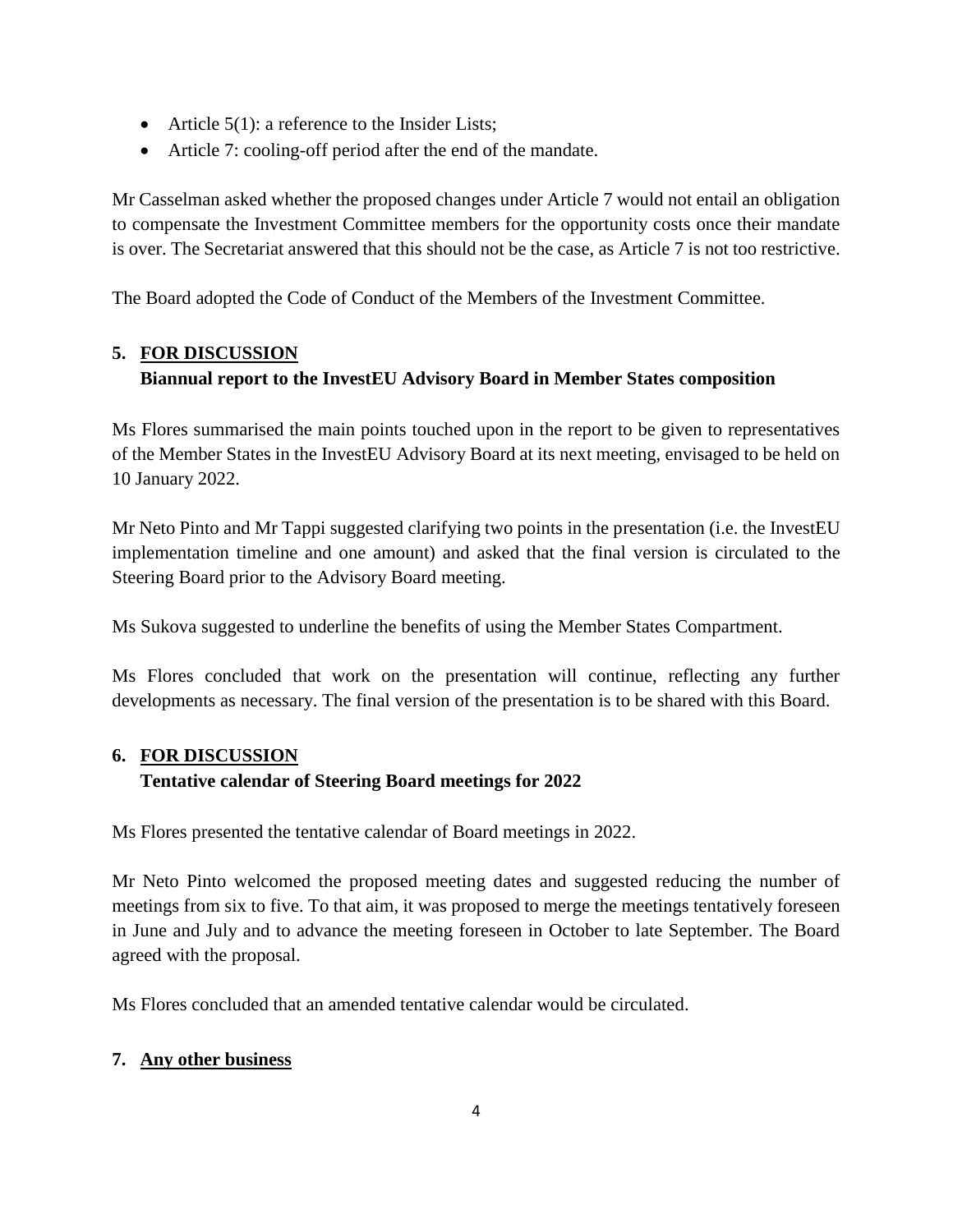# **7.1 Information note on voting to be carried out via Written Procedure by the Steering Board**

The Secretariat presented the information note detailing the procedure to be followed to take a decision via written procedure and the operational steps to be performed by the Board member or the relevant alternate in case of conflict of interest or absence of a member.

Mr Casselman suggested clearly mentioning in the e-mail subject when a voting by written procedure is launched. The proposal was accepted.

# **7.2 Other points under AOB**

The Secretariat reminded the Board about the confidentiality rules applicable to documents of the Board.

Ms Ciriaci asked that the Board members representing IPs other than the EIB Group are provided with the final list of IPs that are going to be sitting in the Advisory Board once the negotiations on the Guarantee Agreements are over. Only those IPs would be receiving non-confidential documents of the Board in advance from their representatives in this Board.

The Secretariat confirmed that the relevant members will receive the list of Implementing Partners starting negotiations with the Commission on a Guarantee Agreement.

Mr Lamassoure informed that he had been invited by the ECON and BUDG Committees to report on InvestEU and he did so in full respect of the confidentiality of the Board discussions. He underlined that the BUDG and ECON Committees have expressed concern about the NextGenerationEU deadline and may soon invite Ms Flores for a discussion.

Ms Flores suggested January 2022 for her appearance before both Committees.

Ms Flores thanked the participants and closed the meeting.